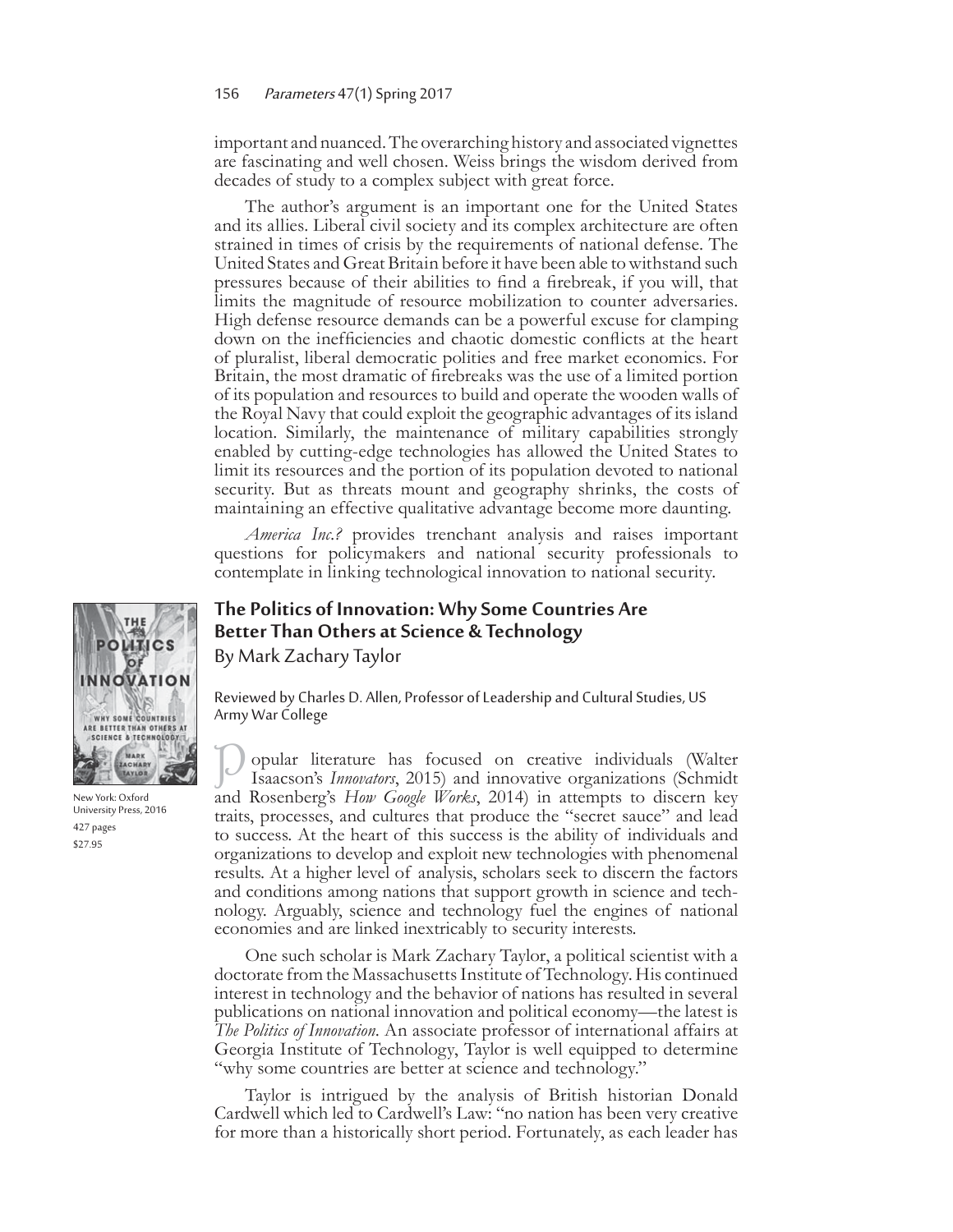flagged, there has always been, up to now, a nation or nations to take over the torch" (3). Thus, in *The Politics of Innovation*, Taylor examines historical and regional cases of nation-states to test the law and in doing so uncovers his insights. The introductory chapter includes a section, "The American Imperative," that demonstrates the applicability of Cardwell's Law to the United States. An obvious inference is the United States is faltering as a leader in innovation and must therefore understand the critical contributing factors in order to regain and sustain its global leadership.

Taylor presents a comprehensive and systematic analysis of international innovation practices, results, and trends. He provides a series of definitions for often-used terms in science, technology, and innovation that enable the use of frameworks and accepted metrics for his wide-ranging examination. One framework is the "five pillars" of innovation—"intellectual property rights, research subsidies, education, research universities, and trade policies" (74)—he uses to scrutinize the performance of countries. In chapter 5, "Why Nations Fail," and in chapter 6, "How Nations Succeed," Taylor finds, "domestic institutions and policies do not determine the rate and direction of national inventive activities . . . institutions and policies do influence outcomes, but are not, causal factors" (139) and "successful science and technology states are typified by international networks of trade, finance, production, knowledge, and human-capital flows that play important roles in determining national innovation rates" (178). He also concludes that domestic policies seeking to encourage innovation may have a paradoxical effect of impeding it because of stakeholder resistance; therefore, governmental intervention is necessary to sustain the effort. A major portion of the book focuses on how nations innovate through the use of institutions, policies, and networks. In the end, the interplay of political agendas among powerful members within a society has the greatest impact on national innovation performance.

Taylor introduces the concept of "creative insecurity" to propose why nations innovate. Creative insecurity is "the positive difference between the threats of economic or military competition from abroad and the dangers of political-economic rivalries at home" (13). Taylor's analysis confirms the use of external threats as the impetus for nationallevel innovation in both the economic and military domains. While he does not name the military-industrial complex as a major driver and benefactor of research-and-development and science-and-technology programs, he provides several cases where defense funding is viewed as investments that generate innovation spin-offs for civilian use. Because of the potential consequences of state-on-state conflict, he cautions against constructing and contriving external threats for the purpose of creating growth in innovation.

In the United States of the twenty-first century, we have had several calls to pursue science, technology, engineering, and mathematics as education policy and to invest in research and development through economic and defense policies aimed at securing national-level interests. In a November 2014 memorandum, then-US Secretary of Defense Chuck Hagel announced the Defense Innovation Initiative, a major component in the development of the Department of Defense Third Offset Strategy. The initiative's charter is to "pursue innovative ways